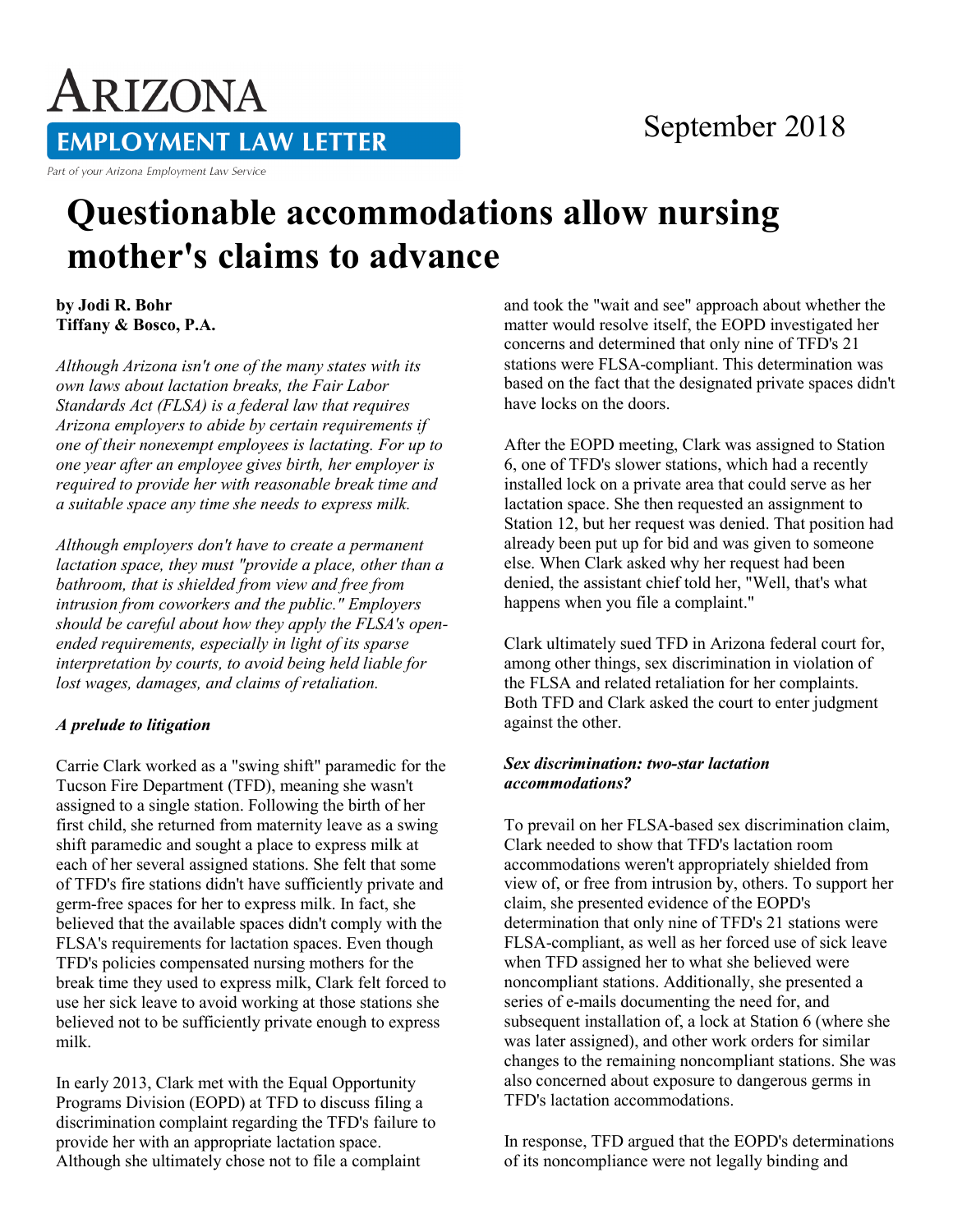inappropriately focused on the lack of locks on its accommodations' doors. In fact, TFD claimed that its accommodations complied with the FLSA because it taped paper over any windows to shield the room from view and provided perfunctory handwritten signs on the door to indicate its use to avoid intrusions.

The court found the facts to be sufficiently in dispute and declined to enter judgment in either Clark's or TFD's favor. Should the case proceed to trial, both will get to present their evidence to a jury to determine if TFD's accommodations complied with the FLSA's requirements. The court noted that although Clark's concerns about germ exposure could be a factor in TFD's compliance with the FLSA, the Act doesn't entitle her to a permanent space that she previously sanitized or to an unshared private space.

Furthermore, if Clark prevails on her claims of sex discrimination under the FLSA, TFD's voluntary policy compensating nursing mothers during their break time could allow her to recover lost wages from the sick leave she used to avoid working at noncompliant stations. This type of compensation policy isn't required by the Act. Nevertheless, the court noted that TFD's choice to implement such a policy could make her sick leave recoverable as work time.

#### *Retaliation: 'That's what happens when you file a complaint'*

For Clark to prevail on her claim of retaliation under the FLSA, she must show that:

- She was engaged in a protected activity;
- Her employer subjected her to an adverse employment action; and
- There was a causal link between the two.

TFD could avoid liability by showing that it would have reached the same conclusion even if discrimination had not played a factor in its decision. Clark would then need to show that TFD's reason was merely a pretext (coverup) for its discriminatory motive.

Despite placing another nursing mother at Station 12, TFD defended its decision to deny Clark's requested assignment to Station 12 because it didn't have a lockable space where she could express milk, as recommended by the EOPD's findings. Additionally, it was concerned that her frequent need to express milk would interfere with her ability to respond to emergencies. With this concern in mind, it placed her at Station 6, which was slower and would allow her to express milk more frequently, with another medic

available to provide additional coverage should she need to express milk during an emergency call.

The court again refused to enter judgment for either side, noting that the facts were in dispute. The assistant chief's statement alone indicates that Clark's assignment at Station 6 was more likely than not in retaliation for her meeting with the EOPD. However, TFD defended its assignment by arguing that the EOPD meeting may not have been a protected action but simply an attempt to get a more convenient assignment—Station 12 was closer to Clark's mother's house, and her mother picked up her expressed milk.

Nevertheless, Clark adequately showed that this reason could be pretextual. Her status as a nursing mother was a substantial factor in TFD's decision to maintain her assignment to Station 6, especially when TFD could have simply installed a lock at Station 12 instead, where another nursing mother was already assigned.

#### *Practical tips*

For all of Clark's claims, the court refused to enter a judgment in either side's favor. Barring settlement, the case will be decided by a jury. Nevertheless, Arizona employers can still learn some important lessons from the issues in her case.

You should take care when changing an employee's assignment, hours, or other terms or conditions of employment after she engages in protected activity. TFD admitted that it placed Clark at a slower station because she was expressing milk. When actions such as this are taken, an employee could seek additional recovery for lost opportunities due to a potential for less experience gained or reduced subsequent employment education or promotion, although the court did not consider this particular issue in Clark's case.

The U.S. Department of Labor (DOL) has supplied some additional guidance concerning the bare minimum requirements of a lactation space for covered employers (i.e., over 50 employees) that do not create a permanent, separate, lockable lactation space. This space can be temporary, shared with other smaller businesses, or multi-purpose (so long as it is available whenever a nursing mother needs to express milk and satisfies the aforementioned requirements). Despite the privacy that bathrooms and locker rooms can provide, they cannot serve as lactation spaces because of health and sanitation concerns unless they have a separate space that satisfies the privacy requirements. Each space must have enough room for the nursing mother to sit and a flat surface to place the pump on other than the floor.